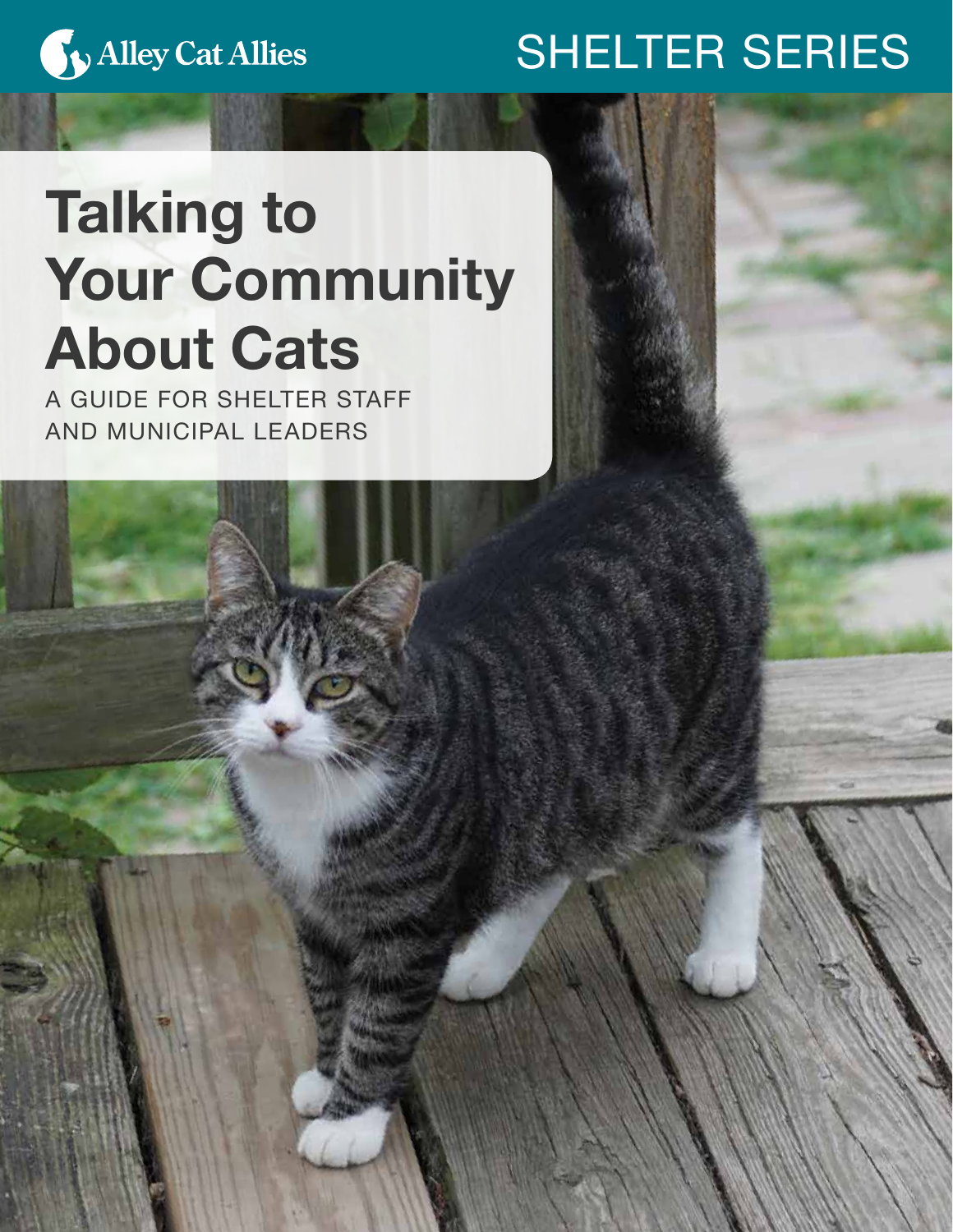#### ABOUT ALLEY CAT ALLIES

Alley Cat Allies is the nation's largest and most innovative organization dedicated to the protection and humane treatment of cats. As the only national advocacy organization devoted exclusively to cats, Alley Cat Allies has worked to save cats' lives by supporting caregivers, advocating for humane standards of care at shelters, and striving for legislative protection for community cats.

Since our founding in 1990, Alley Cat Allies has turned a national spotlight on the need for humane policies and programs for community cats. In the forefront of the Trap-Neuter-Return (TNR) movement, Alley Cat Allies has helped bring TNR into the mainstream. Once virtually unknown in America, and with no municipal support, TNR is now widely recognized as the only humane and effective approach to community cats. A growing list of more than 500 municipalities across the United States now has ordinances and/or policies endorsing TNR. As a result, the lives of countless cats have been and will be saved.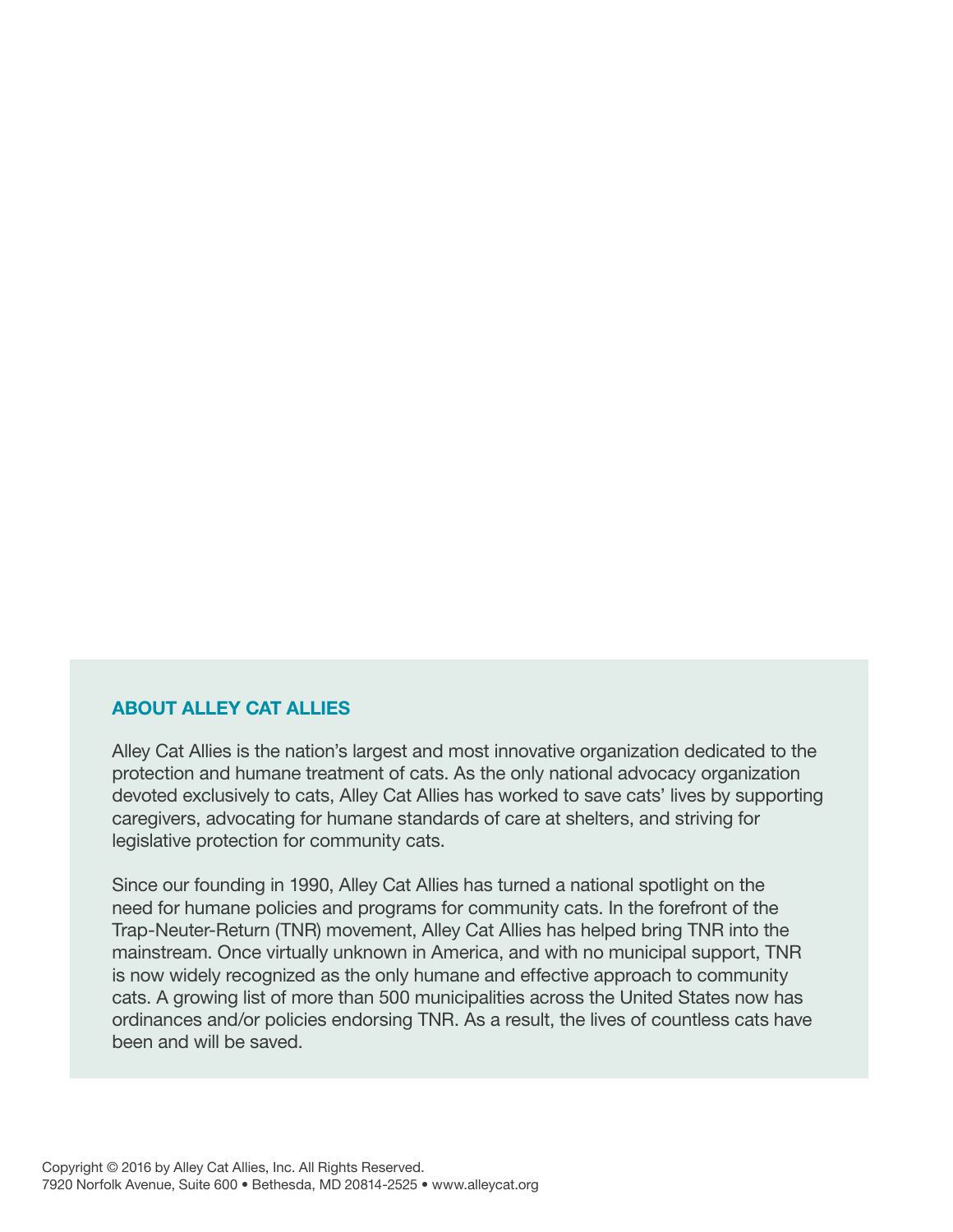# Talking to Your Community About Cats A GUIDE FOR SHELTER STAFF AND MUNICIPAL LEADERS

The following is a guide to support shelter staff and municipal leaders in effectively communicating with members of the community about cats.



| <b>REMOVING CATS</b>      |  |
|---------------------------|--|
|                           |  |
| <b>INITIAL QUESTIONS </b> |  |
|                           |  |

## COMMON CALLS ABOUT CATS

| Neighbor issues and community relations  11 |  |
|---------------------------------------------|--|
|                                             |  |
|                                             |  |
|                                             |  |

## LOCAL RESOURCES .......................... 15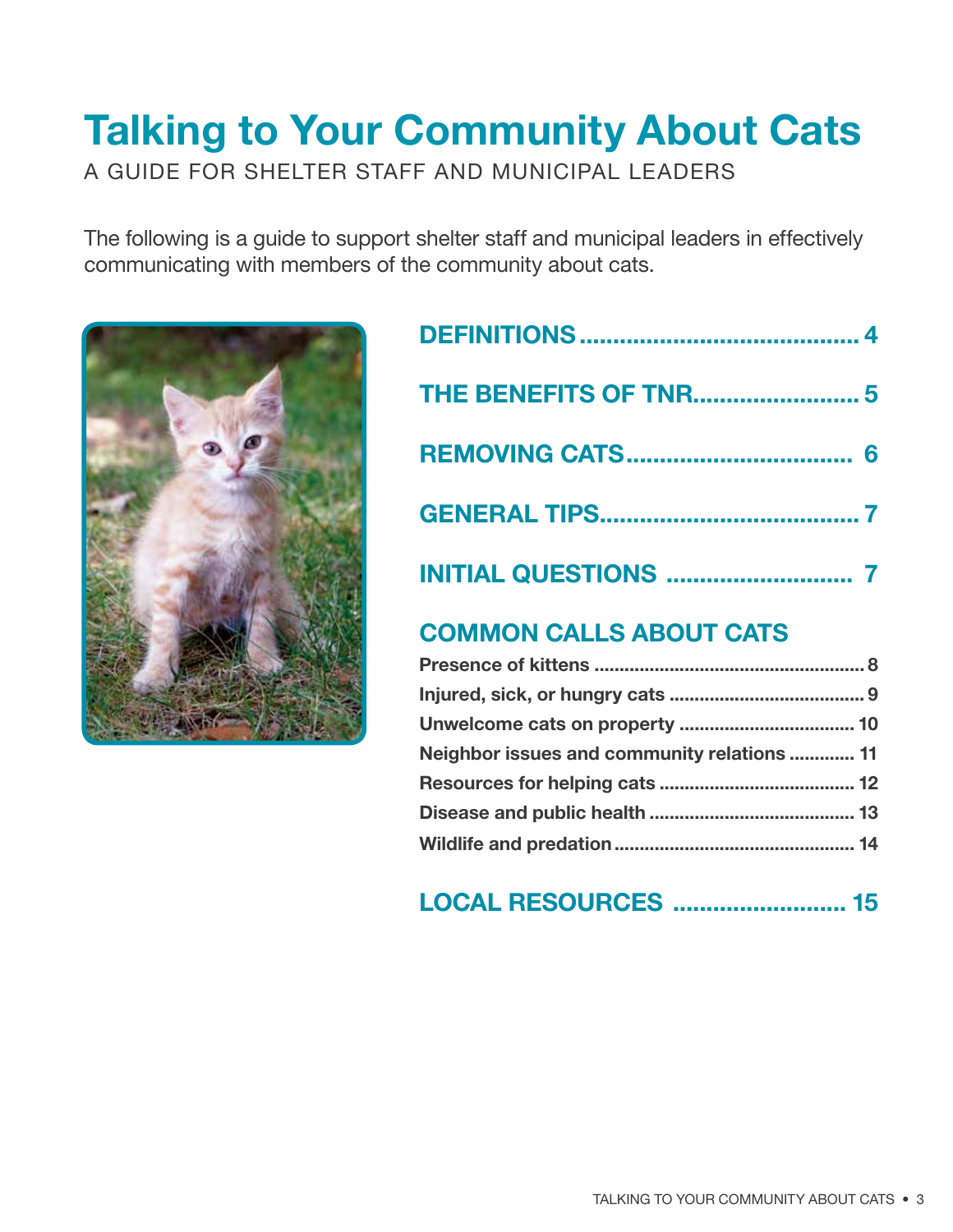#### **DEFINITIONS**

*for commonly used terms…*

#### Community cat

An unowned cat living in the community. Community cats can have a range of behaviors and socialization levels, and can live long, healthy lives outdoors. They are also occasionally called stray, feral, alley, wild, neighborhood or tomcat.

#### **Colony**

Two or more community cats living together outdoors.

#### **Caregiver**

A person who provides care to a community cat. Often, a community cat has multiple caregivers. A caregiver is different from an owner.

#### Eartip

The top 3/8 inch of the cat's left ear is removed while under anesthesia in surgery. This is a universal symbol to identify a sterilized cat.

#### Trap-Neuter-Return

The method by which entire colonies of community cats are humanely trapped, spayed or neutered, vaccinated, eartipped, and returned to their outdoor home.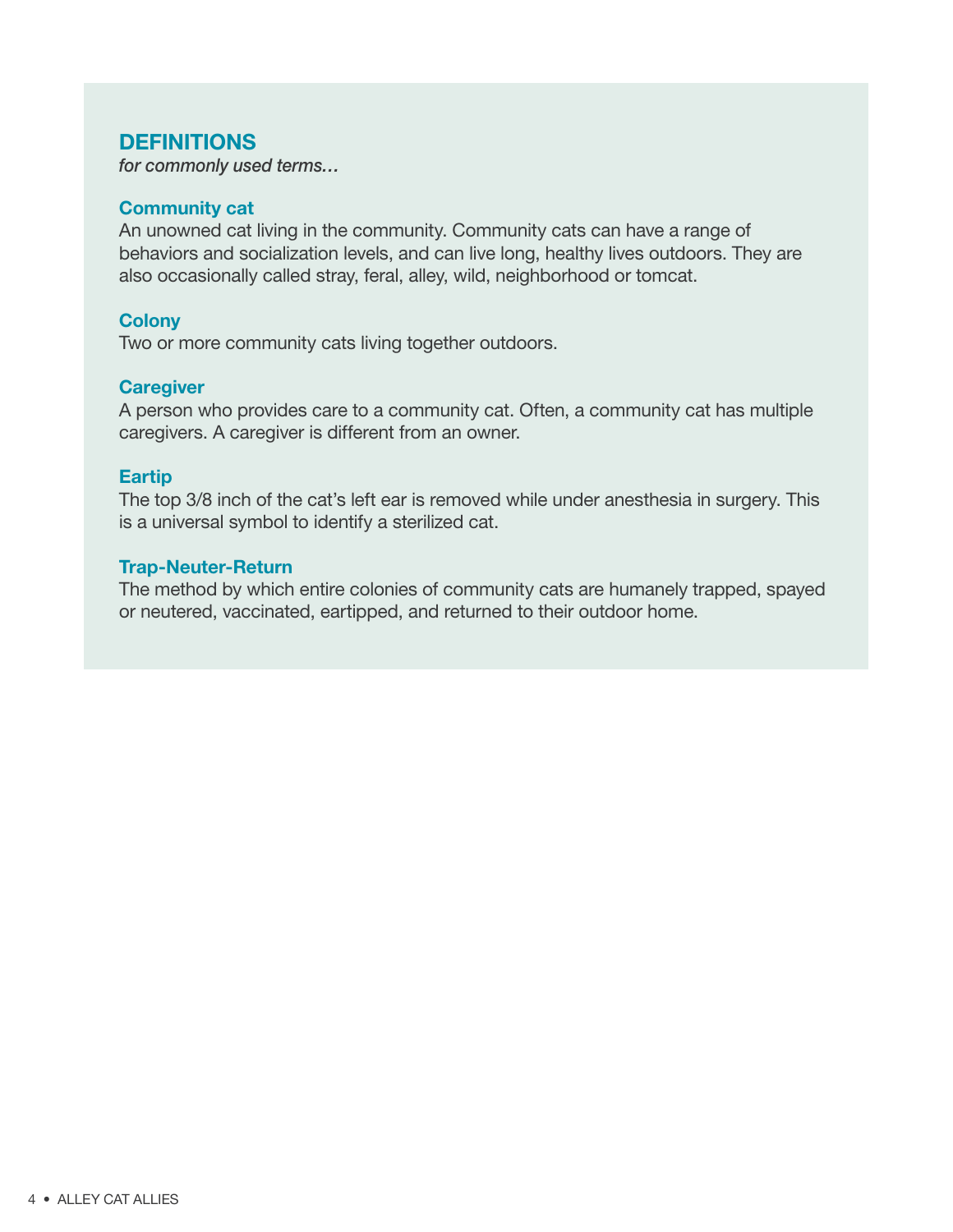## THE BENEFITS OF TNR

Trap-Neuter-Return (TNR) is the only humane and effective approach to community cats. Hundreds of shelters and municipalities support TNR, which is proven to stabilize and reduce populations while providing additional benefits to the community:

#### Stabilizes and reduces feral cat colonies

- Upon completion of TNR, the population immediately stabilizes, and reduces over time through natural attrition. No new kittens are born.
- A University of Florida study found a 66% reduction in population size over 11 years.



#### Helps the shelter and local government

- Shelters and municipalities often find that it is more cost-effective to neuter and return a cat than it is to impound and euthanize. As a result, more resources are available for other programs.
- Shelter statistics are greatly improved because fewer cats and kittens are impounded.
- TNR offers public health benefits through vaccinations.

#### Answers the needs of the community

- Mating behaviors (such as yowling, spraying, roaming, and presence of kittens) are reduced or eliminated. This makes community cats better neighbors with less visibility.
- Fewer calls of concern are received by shelter staff and municipal leaders.

#### Improves cats' lives

- Cats live healthy lives outdoors, and TNR allows them to continue doing so. A study from the *Journal of Feline Medicine and Surgery* found that less than 1% of more than 100,000 cats presented with debilitating or fatal conditions.
- TNR eliminates behaviors and stresses associated with mating, improving the overall health of community cats.

- www.alleycat.org/CaseForTNR
- www.alleycat.org/HealthyOutdoors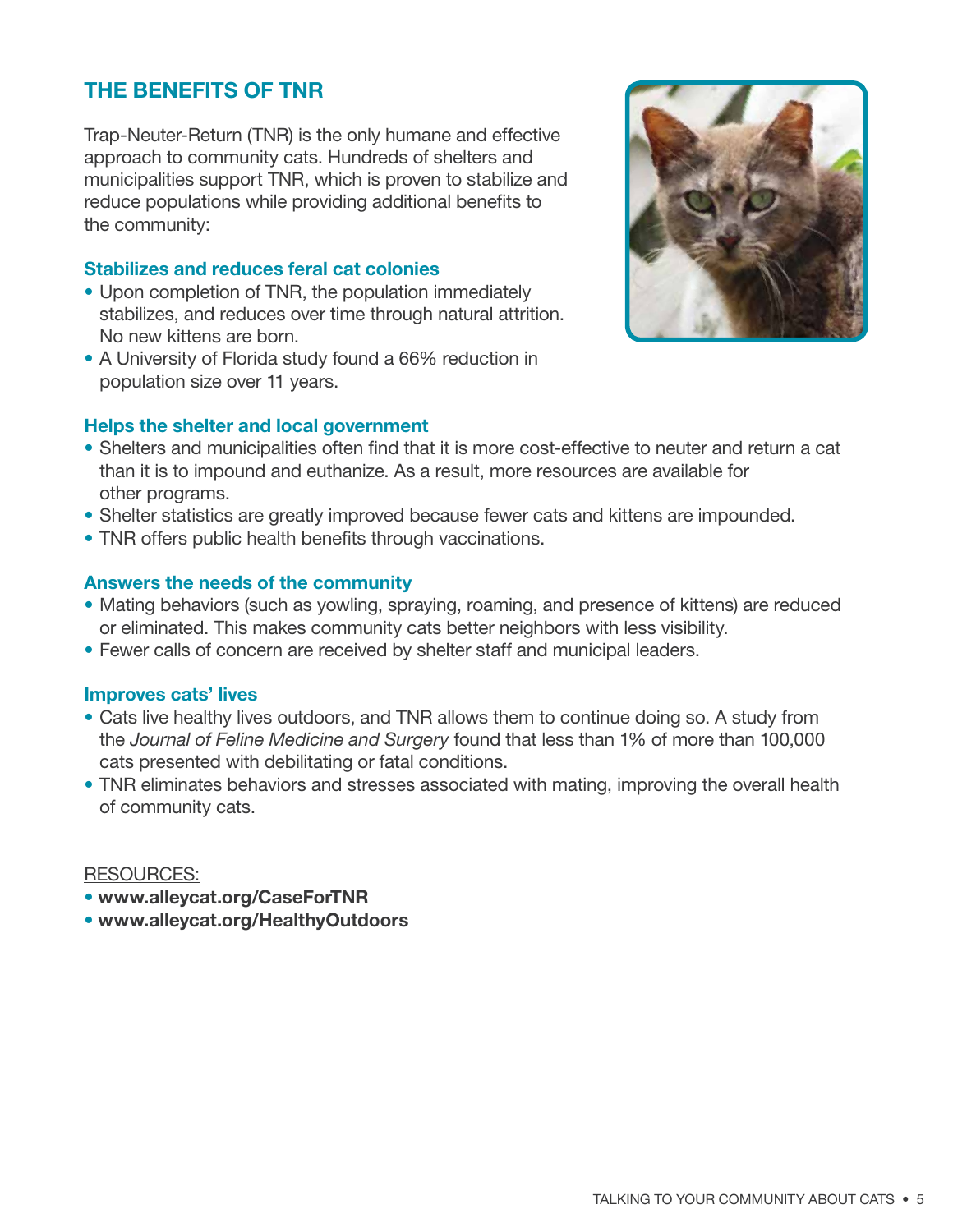## REMOVING CATS: A FLAWED APPROACH

Many people want a quick fix, and would like someone to come remove cats from their territory. However, removing cats is not a long-term strategy, as it is both ineffective and inhumane.

#### *Ineffective:*

When cats are removed from an area, two things happen: remaining cats continue to breed, and neighboring cats move in to the newly available territory. This is a phenomenon known as the vacuum effect, and it is documented worldwide. Simply put, removing a cat or two from an area results in an endless cycle of population growth.

#### *Inhumane:*

Many people do not realize that "removal" means the cats will be killed. Because community cats are not socialized to people, they cannot be adopted into a home, and therefore do not have

#### THE VACUUM EFFECT



a positive outcome in a shelter setting. *More than 80% of Americans believe that leaving a cat outside to live out his life is more humane than having the cat caught and killed.*

#### What about relocating the cats?

Relocation of community cats should only be undertaken in the most extreme circumstances, such as imminent threats to their safety or habitat. Proper relocation of community cats is timeand labor-intensive and requires specialized materials, location, and resources. Remember that simply removing cats, whether for euthanasia or relocation, does not prevent population growth. This is not a long-term solution.

The humane, effective solution is Trap-Neuter-Return. TNR is more effective and economical than removing cats, which fails to sustainably decrease the cat population.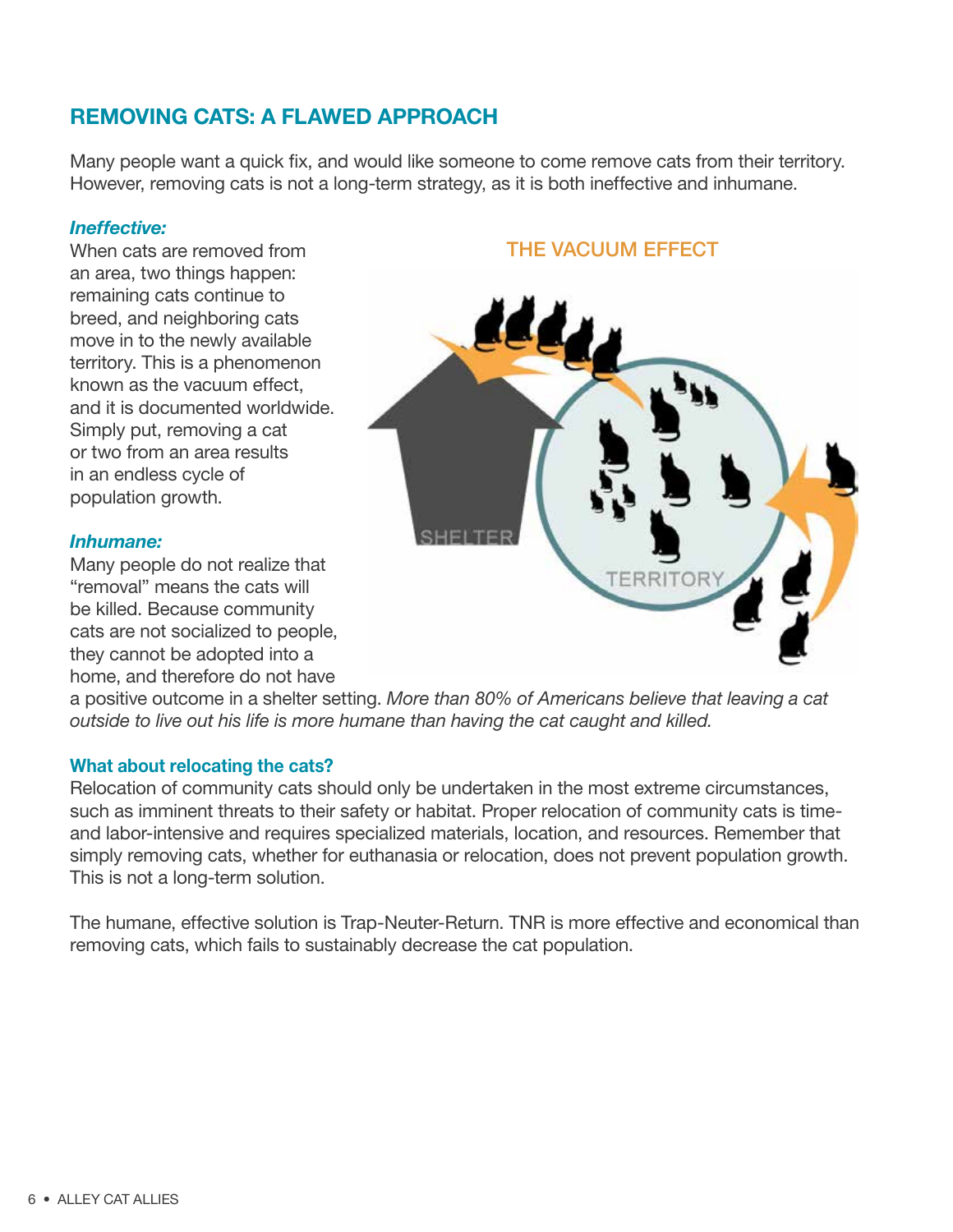### GENERAL TIPS

*for successful community relations…*

#### • Be patient

People may sound upset and feel they are at their wit's end—they may have been trying to address the issue for quite some time and have become frustrated. Be patient and listen to their concerns. More often than not people are not upset with the cats themselves, but rather the behaviors associated with them. They may not fully understand how they can help the cats.



#### • Be honest

People are often looking for a quick solution and want the cats gone—but they may not realize that removing cats is not effective, and is generally a death sentence. People are much more likely to accept TNR once they understand the truth about community cats, so be honest and straightforward about why removal is not an option, and help them understand the humane option.

#### • Provide education

The concept of Trap-Neuter-Return may be new to some people, so your role is to help them understand what it is and how it will benefit them. Identify the source of their concern, and then use this guide to educate them about humane and effective solutions.

#### INITIAL QUESTIONS

*to ask concerned callers…*

#### "Is the cat eartipped?"

Explain what an eartip is. If the cat is eartipped, provide education.

• An eartip signifies that this cat has been neutered and vaccinated, and likely has a caregiver. This cat's home is outdoors and she should be left where she is. If the cat is not eartipped, she should go through a TNR program, which will prevent future litters of kittens and make her a better neighbor.

#### "What are your concerns?"

Sometimes people will call stating they want cats removed and may not express a direct concern. Try to get to the root of the problem.

- "Are you concerned for the well-being of the cats?"
	- » Educate about TNR and refer to resources.
- "Are the cats bothering you or displaying unwanted behaviors?"
	- » Refer to each section as needed.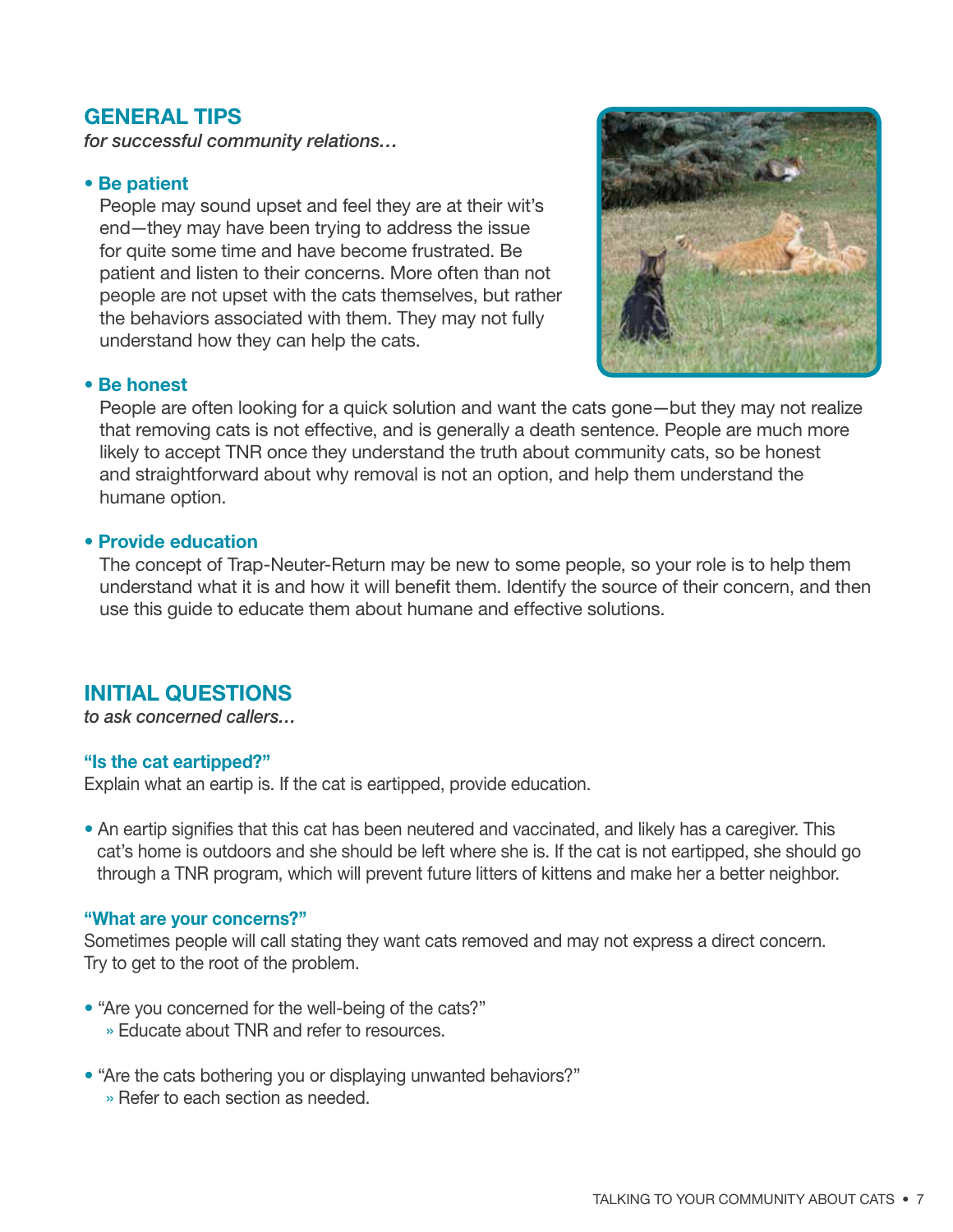

## PRESENCE OF KITTENS

If a person is finding kittens outside, they are most likely born from unsterilized community cats. All cats in the colony, including the kittens, need to be spayed or neutered to ensure no population growth.

#### Questions to ask:

- "How old are the kittens?"
- "Is there a mother present?"
- "Are the kittens in a safe space?"
- "Are you able/willing to foster or adopt?"

#### Underage kittens

- Underage kittens should stay with their mom until they are weaned. Leave the kittens with their mom whenever possible.
- If no mother is present, underage kittens will need specialized care from a foster home.

#### Weaned kittens

- If the person is willing and able, the kittens can be spayed and either placed into foster care or adopted. The caller can take on this responsibility themselves, or try to work with a rescue organization to adopt the kittens into homes. If your shelter is equipped to adopt them out, this option can be offered.
- If there is no shelter space or foster home available, it is perfectly okay for the kittens to be trapped, neutered, and returned to their outdoor home.

#### Older kittens

• Generally, kittens 8-10 weeks and older who are not socialized to people should be trapped, neutered, and returned to their outdoor home.

#### Offer a permanent and humane solution

• Be clear that every cat in the area needs to be spayed or neutered, otherwise there will continue to be kittens. Refer them to TNR resources.

- www.alleycat.org/Kittens *How and When to Care for and Socialize Feral Kittens*
- www.alleycat.org/Neonatal *How to Care for Neonatal Kittens*
- www.alleycat.org/Webinars *"Neonatal Kitten Care Webinars" and "Kitten Season Primer"*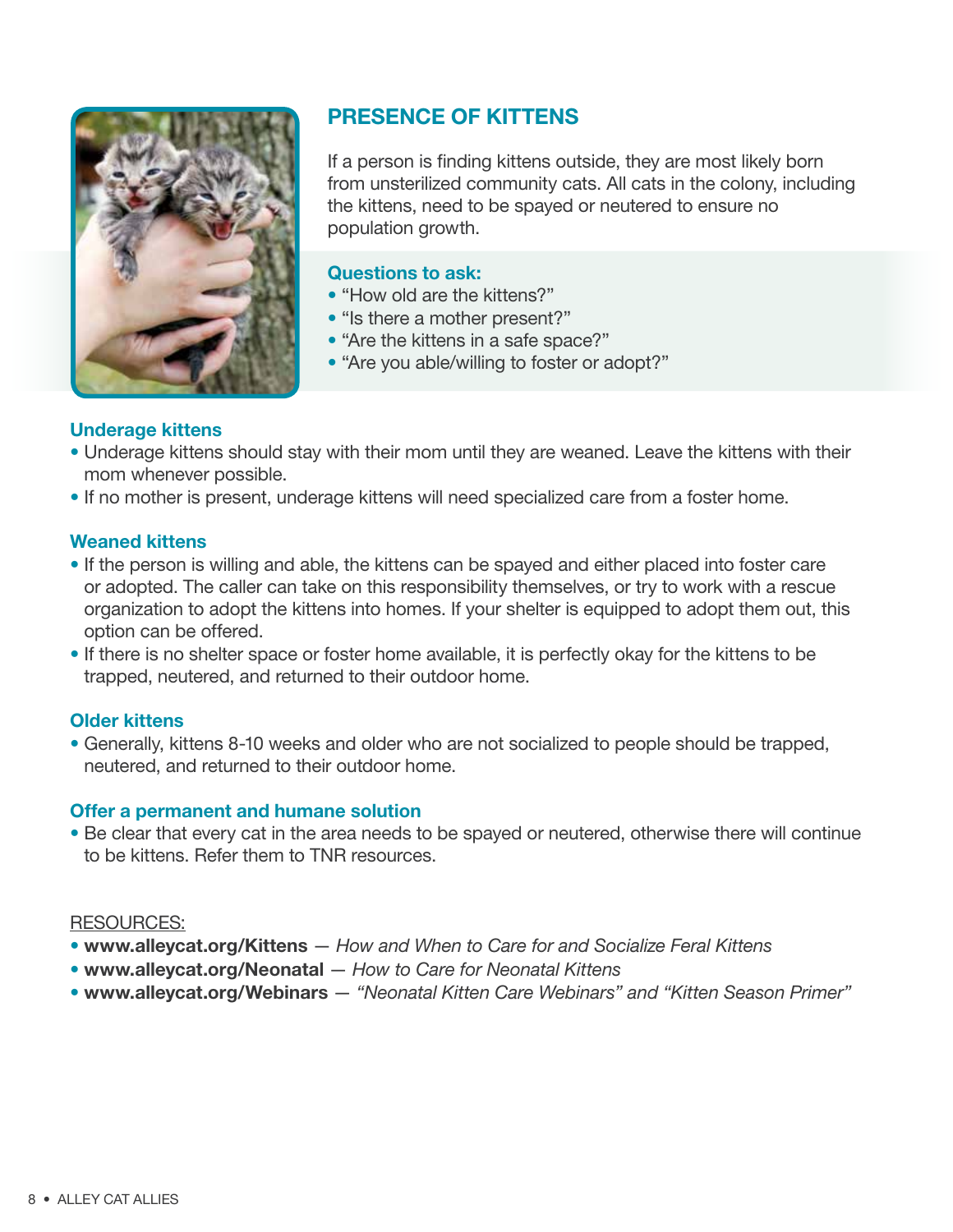

## INJURED, SICK, OR HUNGRY CATS

You may get calls about sick, injured, or hungry cats. Get as many details as you can to determine if the cat is truly in need, and assess the situation.

#### Questions to ask:

- "How can you tell she is sick/injured/hungry?"
- "Are there any visible wounds? Is she limping?"
- "How long have you been observing this issue?"

#### Sick or injured cats

- Follow appropriate protocol including Animal Control assistance. An animal control officer may need to trap the cat.
- Community cats in need of treatment can be seen by a feral-friendly veterinarian. Provide the person with a list of local full-service veterinarians who work with community cats.
- Euthanasia should only occur when the quality of life is in jeopardy and there is no cure.

#### Hungry cats

- Community cats may have a leaner body composition than the average house cat. This is normal and healthy for them. A 2002 study found that community cats have healthy body weights and fat distribution.
- If the person would like to feed the cats, encourage them to do so in the proper manner, and in conjunction with TNR.

#### No signs of physical injury or illness

- The person may just be worried about the well-being of community cats in general. Reassure them that community cats can live long, healthy lives outdoors.
- If they are interested in helping the cat, they can learn about best practices for community cat caregivers.

- www.alleycat.org/FindFeralFriends *For a list of feral-friendly providers*
- www.alleycat.org/ColonyCare *Best practices for feeding and care of community cats*
- www.alleycat.org/HealthyOutdoors *Community cat health analysis*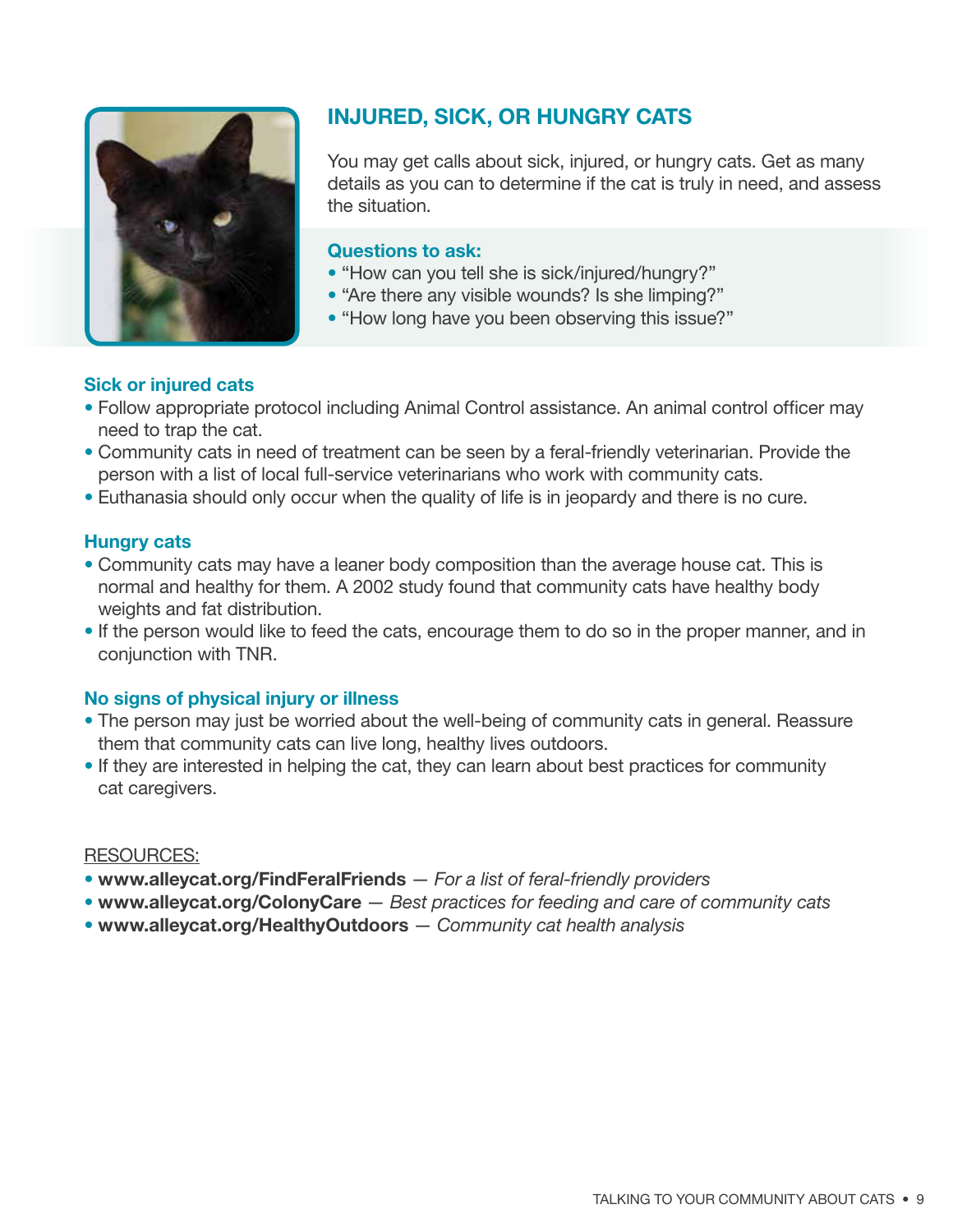

## UNWELCOME CATS ON PROPERTY

Many people are adamant that they just do not want cats on their property. While people may not want to see cats, removing them will not eliminate the population; more cats will continue to populate the area. These cats are part of the community just like squirrels, birds, and bees—and they should not be removed and killed just because the person doesn't like to see them. Help the caller understand humane and effective ways to deter cats from the property and to reduce the population.

#### Questions to ask:

- "Do you know if a neighbor is caring for the cats?"
- "Where are the cats spending time?"
- "Are there specific behaviors you are concerned about?"

#### Cats in unwanted areas

- Make the area less appealing to cats by removing anything that may be attracting them, such as grill residue, trash, or food.
- When cats have a caregiver, they are more likely to remain close to their home territory, and less likely to roam. Be sure that the cats' shelters and feeding stations are discreet, clean, and away from the area where you do not want them.
- For specific issues such as digging in a garden, lounging on cars, or sleeping on patio furniture, utilize humane deterrents such as ultrasonic devices and anti-digging mats.

#### Unwanted behaviors

- Unwanted behaviors like spraying, yowling, roaming, and fighting, are all mating behaviors displayed by cats who have not been spayed or neutered. After sterilization, hormones leave their system and the behaviors are significantly reduced or eliminated.
- To avoid conflicts between cats, ensure that all cats, both outdoor and indoor, are spayed or neutered. Once cats are sterilized, they become more sedentary and are less likely to have conflicts.
- To keep cats from rummaging through trash, place a tight lid on your trash can. Ensure that the cats are being fed on a set schedule and in a proper manner. Feeding cats regularly and in reasonable quantities, will deter cats from scavenging for food in unwanted places.
- Utilize humane deterrents to keep cats away from the house. To combat urine smell, spray the area thoroughly with white vinegar or with products that use natural enzymes.

- www.alleycat.org/Deterrents *Comprehensive list of deterrents*
- www.alleycat.org/CommunityRelations *Mediating conflicts about cats*
- www.alleycat.org/ColonyCare *Best practices for feeding and care of community cats*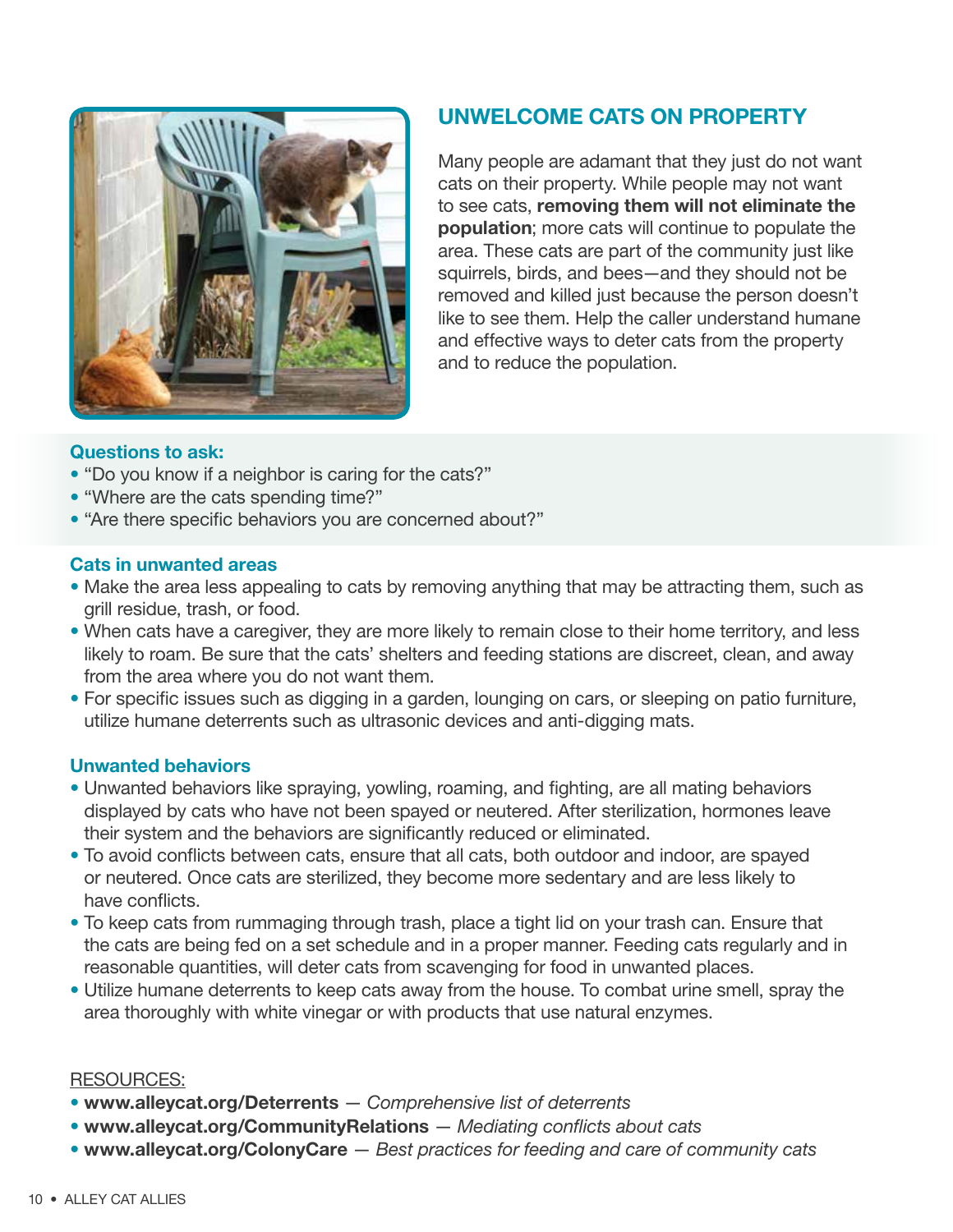## NEIGHBOR ISSUES AND COMMUNITY RELATIONS

Community cats can be a source of conflict for neighbors, but they don't have to be. Whether the person calling is a caregiver or a concerned neighbor, you can help them develop a strategy for resolving community issues in a humane and effective way.

#### Questions to ask:

- "Do you know who is caring for the cats?"
- "Are you able to speak with them?"

#### Neighbor complaints

• If a caller is concerned that a neighbor is attracting cats by providing food for them, explain that the cats will not simply disappear if the neighbor stops feeding them. By feeding the cats, the neighbor is giving them a very easy source of food, and the cats will not be scavenging in other, less desirable locations—such as trash cans or dumpsters.



- Emphasize the importance of spaying and neutering, and ask if any of the cats has an eartip. If so—great! This is a chance to educate a citizen about Trap-Neuter-Return, with the added benefit that the cats are already sterilized and the caller does not need to take any action to accomplish this.
- If the caller has complaints about the feeding practices of a caregiver, encourage the caller to speak to their neighbor about altering the feeding location or practices. The cats' feeding station can gradually be moved to a location that all can agree upon.

#### Suspected cruelty

- If a caller is concerned that a neighbor is threatening or committing cruelty to cats, make them aware that intentionally killing a cat is a criminal offense in all 50 states and the District of Columbia, regardless of ownership. Anti-cruelty laws apply to all cats.
- If cruelty is suspected, the person should be referred to the appropriate animal control/cruelty investigation department as soon as possible. Be compassionate; this person has potentially witnessed something traumatizing and is calling for help and guidance.

- www.alleycat.org/CommunityRelations *Mediating conflicts about cats*
- www.alleycat.org/ColonyCare *Best practices for feeding and care of community cats*
- www.alleycat.org/Anticruelty *Guidance for individuals who encounter cruelty to cats*
- www.municode.com/library — *Database for individuals to search for animal ordinances*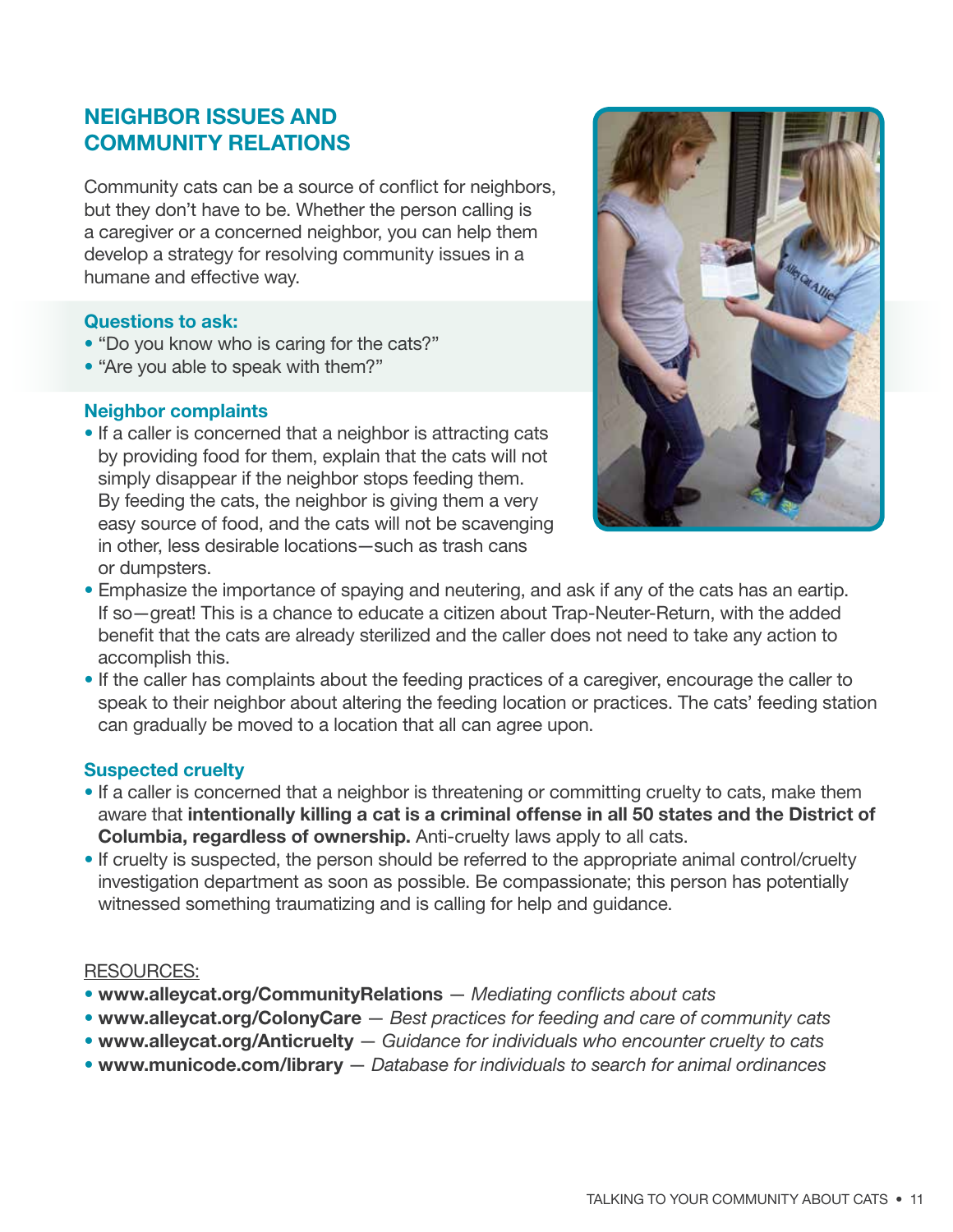

## RESOURCES FOR HELPING CATS

People may be seeking advice and resources for helping cats in their community. Help connect them to the information that they need.

#### Questions to ask:

- "Are you familiar with Trap-Neuter-Return?"
- "Do you have traps?"
- "Do you have a veterinarian or spay/neuter clinic?"
- "Are you looking for the best way to provide care?"

#### Trap-Neuter-Return

- Talk to the person about how Trap-Neuter-Return is the effective, humane way to help cats.
- They will need traps, materials, a veterinarian, and a little bit of know-how. Have contact information for local TNR groups, trap banks, spay/neuter clinics, and individuals who know how to trap so that you can direct them to the right resources.
- Ensure them that trapping is easy and effective when done properly—they can learn how to trap by watching a webinar or reading educational materials.

#### Colony care

- Cats should be fed approximately ½ cup of food each, once a day, and all remaining food should be picked up after 30 minutes. This ensures a clean feeding station and provides the cats with a healthy routine. Water should be kept fresh and plentiful.
- Shelters can be provided to protect cats from the elements, and should be placed in a discreet location.
- Ongoing monitoring and TNR should be conducted to ensure all cats are sterilized.

- www.alleycat.org/TNR *How to conduct Trap-Neuter-Return*
- www.alleycat.org/FindFeralFriends *Local resources for Trap-Neuter-Return*
- www.alleycat.org/ColonyCare *Comprehensive guide to care for community cats*
- www.alleycat.org/ShelterGallery *For tips on building cat shelters*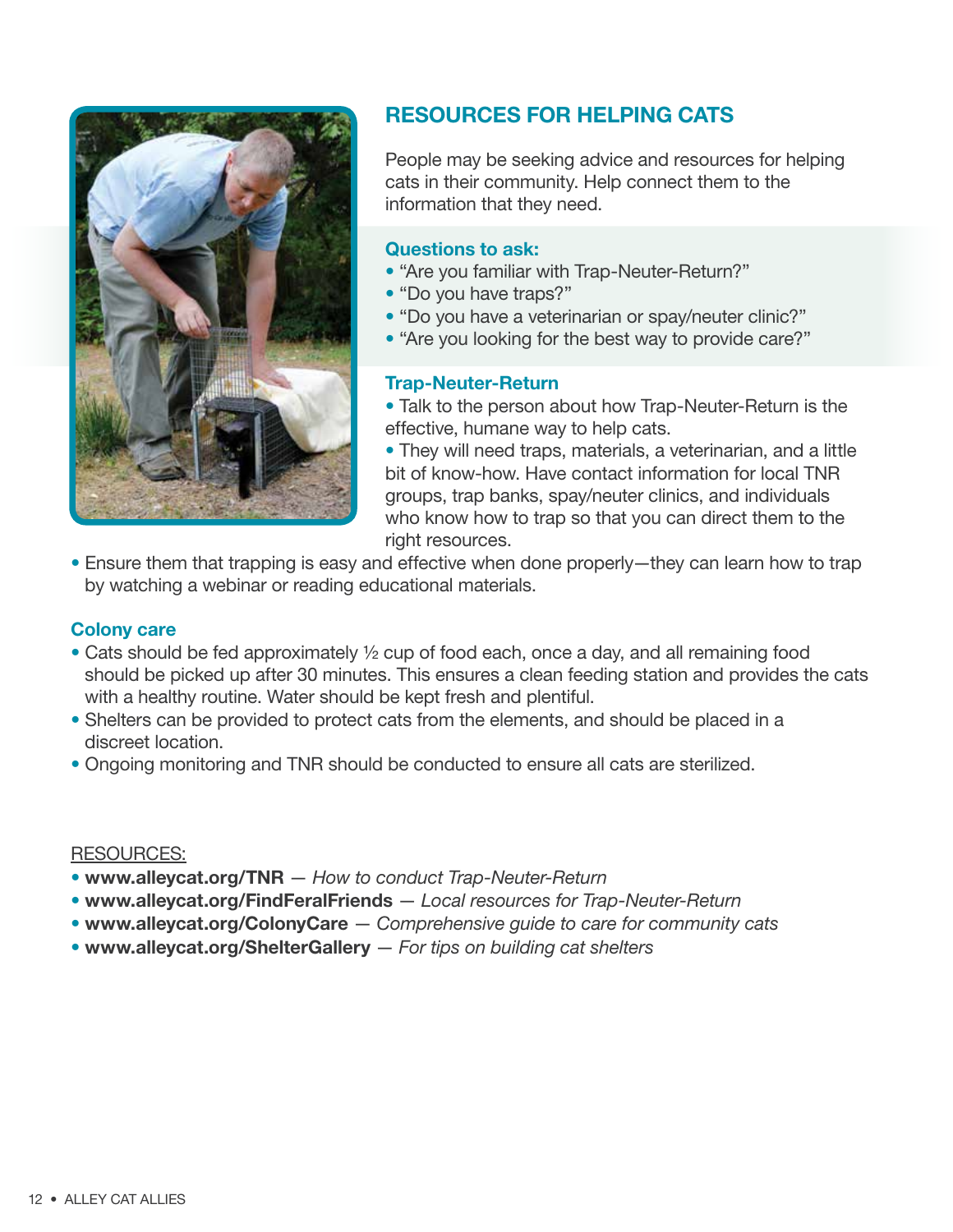#### TALKING TO YOUR COMMUNITY ABOUT CATS • 13

## PUBLIC HEALTH

Community cats live healthy lives outdoors, and are as healthy as indoor cats, showing the same low rate of illness. Trap-Neuter-Return is the best way to ensure that community cats are healthy. Public health concerns can be addressed through education and vaccination of community cats.

#### Questions to ask:

- "What are your concerns?"
- "Are you in physical contact with the cats?"

#### Community cats live healthy lives outdoors.

• Research confirms that community cats are not a health threat to communities in which they live. A 2002 study concluded that "feral cats assessed in this study posed no greater risk to human beings or other cats than pet cats" when tested for FIV, FeLV, and nine other infectious organisms.

#### **Rabies**

• The last confirmed cat-to-human transmission of rabies occurred in 1975, and the risk of catching rabies from a community cat is almost nonexistent. Statistics from the CDC show that as a source of rabies infections, cats rank way behind wild animals like bats, skunks, and foxes who account for more than 90% of reported cases of the disease. People can further prevent the risk of rabies in community cats by conducting TNR, which includes a rabies vaccine.

#### **Toxoplasmosis**

• Most cases of toxoplasmosis stem from undercooked food, not cats. According to CDC statistics, toxoplasmosis is the third leading cause of food-borne illness-related death in the U.S. It's rare for anyone to catch toxoplasmosis from a household pet, let alone a community cat with whom they have no contact.

#### Hands-off approach

• The best way to coexist with community cats is to stay hands-off. Bites and scratches generally only occur when a cat is cornered and acting in self-defense, so the best bet is not to approach a cat that you do not know. Humane traps can be used to trap cats for TNR so that a person never comes into direct contact with a community cat.

- www.alleycat.org/HealthyRelationship *Community cats and public health*
- www.alleycat.org/Rabies *Information about rabies and community cats*
- www.alleycat.org/HealthyOutdoors *Community cat health analysis*

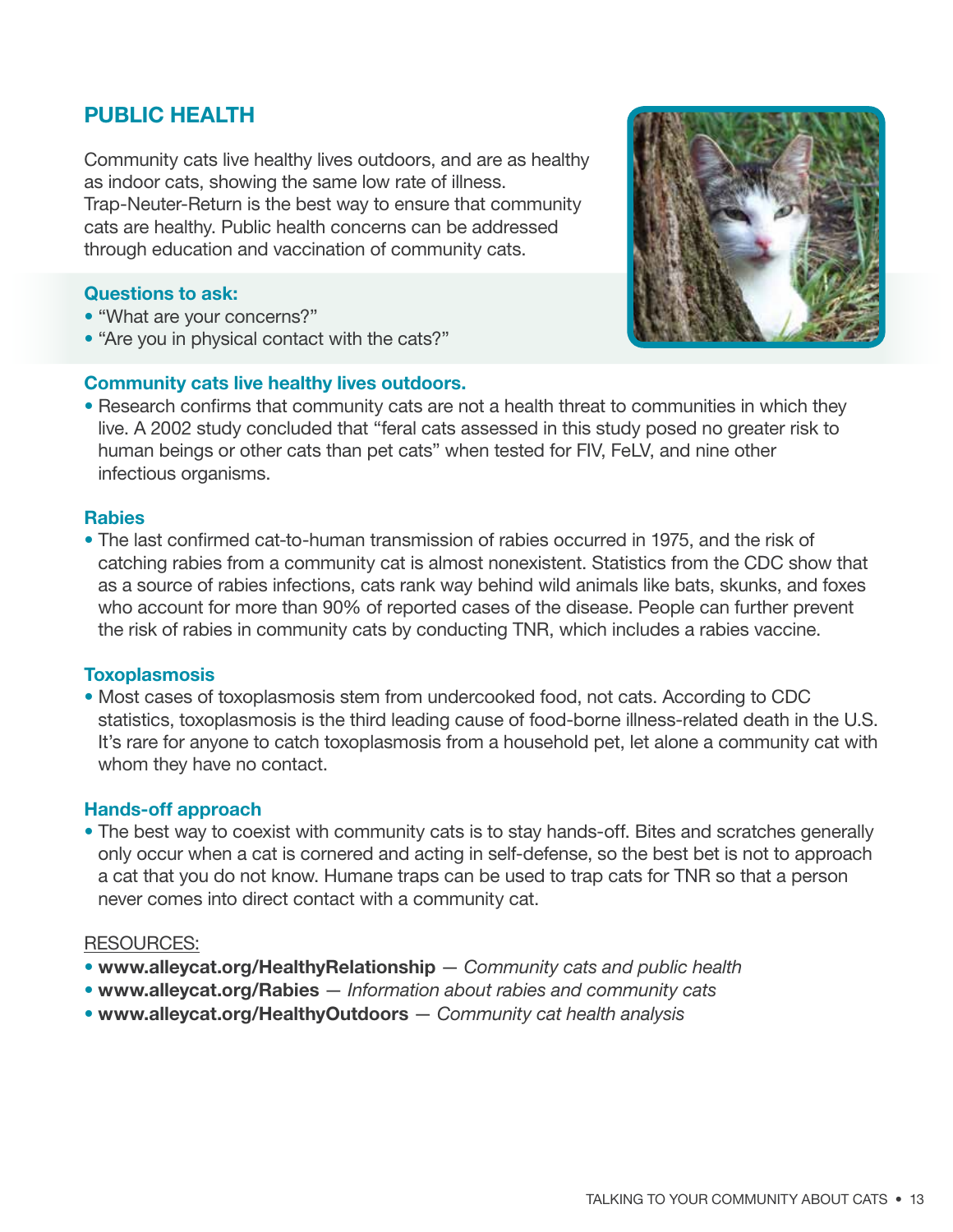

## WILDLIFE AND PREDATION

Many people are concerned about cats' interaction with wildlife—either that cats will hurt wild animals, or that wild animals will hurt them. Regardless of the concern, TNR is the only effective approach, as it will reduce the number of cats in the area.

#### Cats as predators

• Cats are scavengers. Decades of studies prove that when cats do hunt which is not nearly as often as they scavenge—they prefer a diet of rodents rather than birds. When sterilized and

provided with a food source, this decreases their need to hunt.

• Many wildlife advocates support TNR because it is the only way to effectively reduce populations of community cats.

#### Cats as prey

- Cats have coexisted with predator species like coyotes for thousands of years. However, there are ways to further ensure the safety of community cats.
- In flat landscapes, 6–7-foot cat perches can be installed, which give the cats a way to climb and escape.
- Many cat shelters offer security from predators.
- Motion activated lights can be installed to deter predators.
- Raccoons, foxes, and opossums typically coexist peacefully with adult cats. Kittens, however, are at greater risk due to their vulnerability and size. Predation of kittens can be prevented when all cats in the colony are sterilized.

- www.alleycat.org/SaveTheBirds
- www.alleycat.org/CatBiology
- www.alleycat.org/BuildAShelter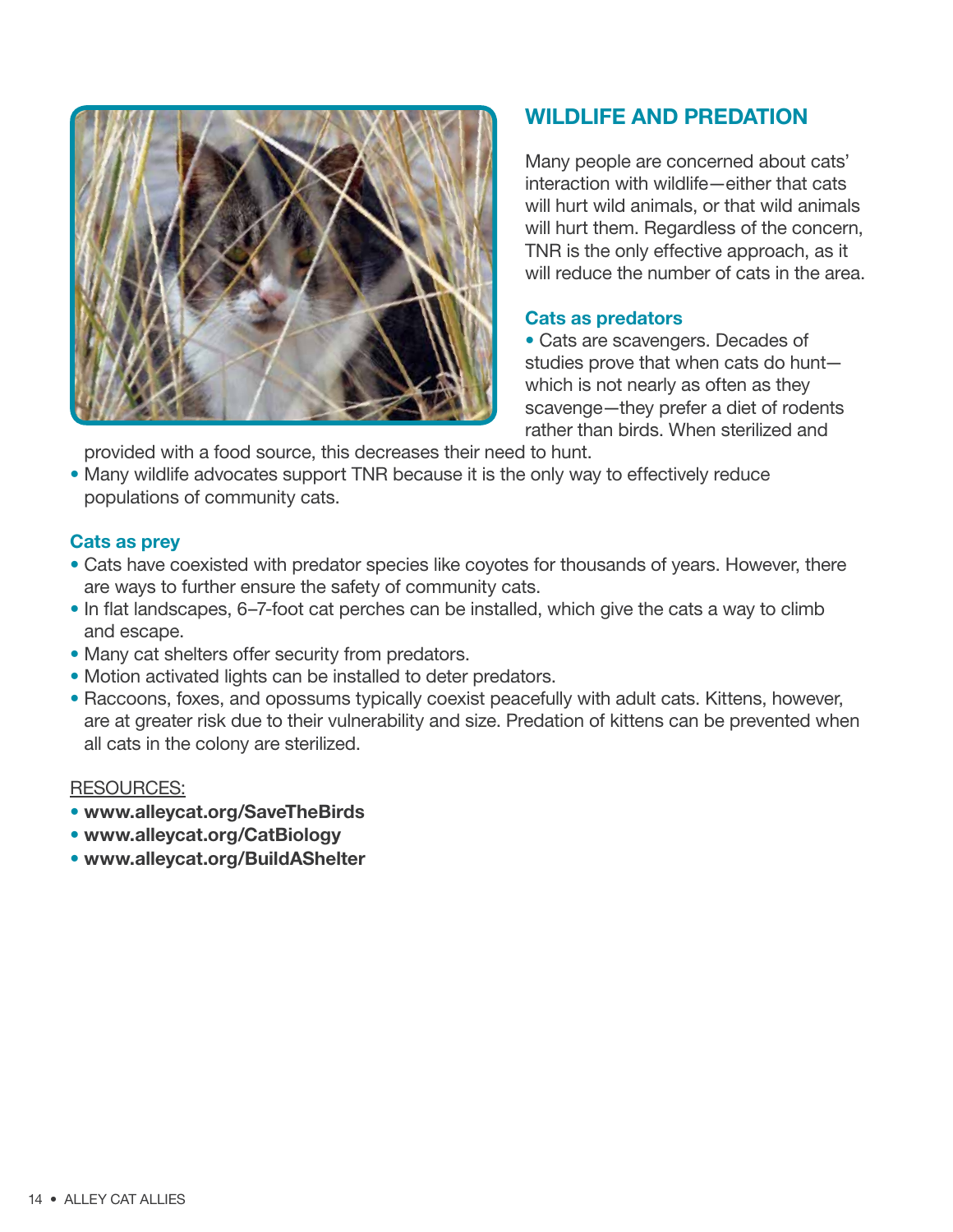## **LOCAL RESOURCES**

Alley Cat Allies recommends that you keep a list of local resources on hand to provide to people who have community cat inquiries. Compile a list by starting with our Feral Friends Network at www.alleycat.org/FindFeralFriends, and by searching online for feral friendly resources.

#### **TNR GROUPS AND INDIVIDUALS**

#### **TRAP BANKS**

### **SPAY/NEUTER SERVICES FOR COMMUNITY CATS**

#### **FULL SERVICE VETERINARIANS FOR COMMUNITY CATS**

#### **OTHER**